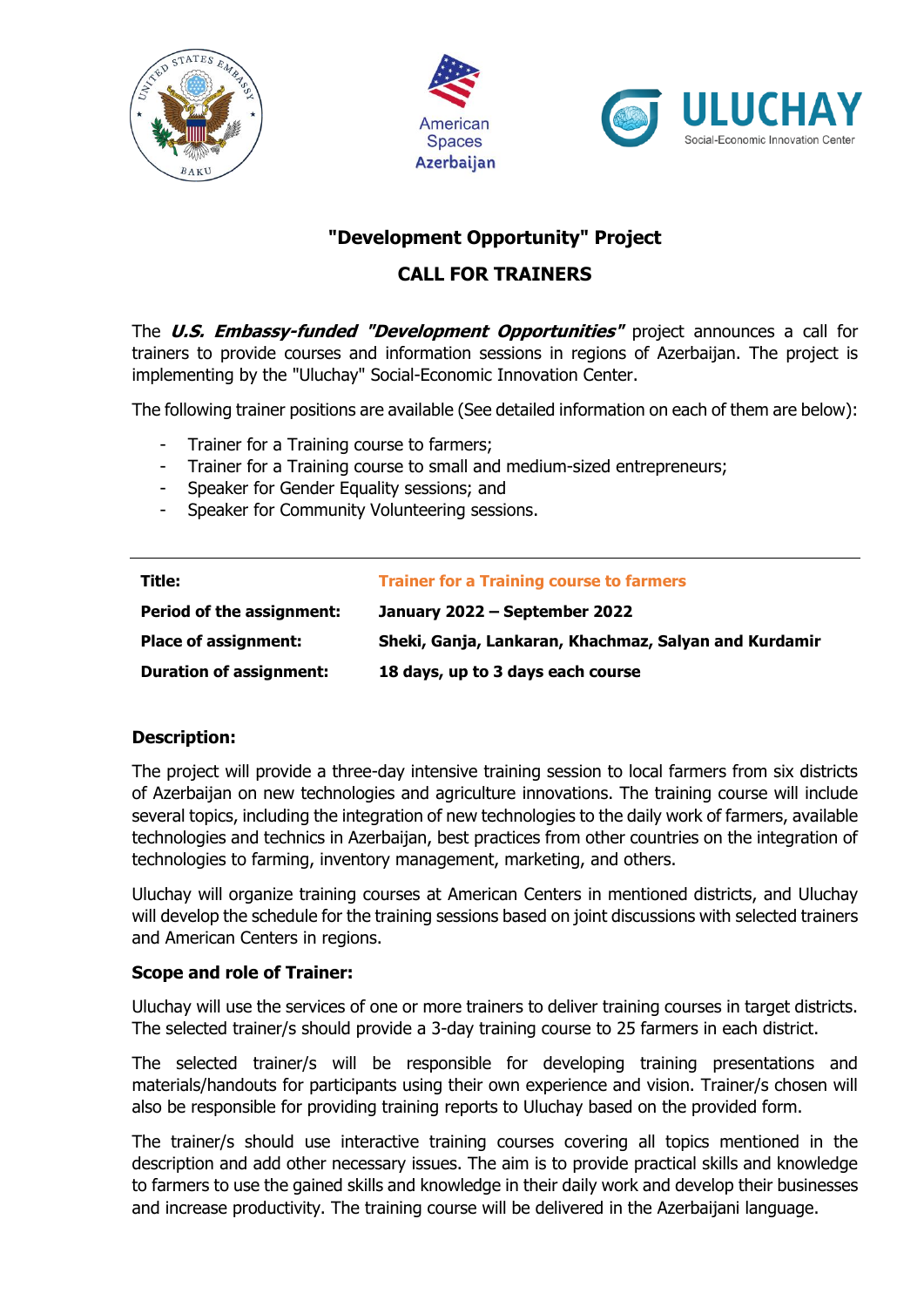- At least three years experience of delivering training sessions and coaching to farmers;
- In-depth knowledge on innovation and new technologies in agriculture and how to integrate them at the local level;
- University degree in agriculture and relevant fields;
- Good facilitation, communication, and presentation skills.

#### **Fees and Invoicing:**

Selected trainers will provide online invoices through a tax system. The daily fee for the trainer is USD 150 or AZN 255. The project will cover accommodation, per-diem, and transportation costs to trainers from other regions than where the training course will be held.

#### **Application:**

To apply for this trainer position, please send your **CV and short cover letter** to the **[vacancy@uluchay.org](mailto:vacancy@uluchay.org)** email address with the title: **Trainer – farmers** by the end of **05th of January 2022**. If you are applying for the training course in a specific region, please add the region's name to the title of the email. Please consider that Uluchay will contact only shortlisted persons for further clarifications.

| Title:                           | <b>Trainer for a Training course to entrepreneurs</b> |
|----------------------------------|-------------------------------------------------------|
| <b>Period of the assignment:</b> | January 2022 – September 2022                         |
| <b>Place of assignment:</b>      | Sheki, Ganja, Lankaran, Khachmaz, Salyan and Kurdamir |
| <b>Duration of assignment:</b>   | 18 days, up to 3 days each course                     |

## **Description:**

The project will organize a three-day business development training course for small and medium enterprises from rural areas of target districts. The training course will increase entrepreneurs' practical knowledge and skills in marketing, sales, business development, and business plan writing. Uluchay will organize training courses at American Centers in mentioned districts, and Uluchay will develop the schedule for the training sessions based on joint discussions with selected trainers and American Centers in regions.

#### **Scope and role of Trainer:**

Uluchay will use the services of one or more trainers to deliver training courses in target districts. The selected trainer/s should provide a 3-day training course to 25 small and medium entrepreneurs in each district.

The selected trainer/s will be responsible for developing training presentations and materials/handouts for participants using their own experience and vision. Trainer/s chosen will also be responsible for providing training reports to Uluchay based on the provided form.

The trainer/s should use interactive training courses covering all topics mentioned in the description and add other necessary issues. The aim is to provide practical skills and knowledge to entrepreneurs to use the gained skills and knowledge in their daily work and develop their businesses. The training course will be delivered in the Azerbaijani language.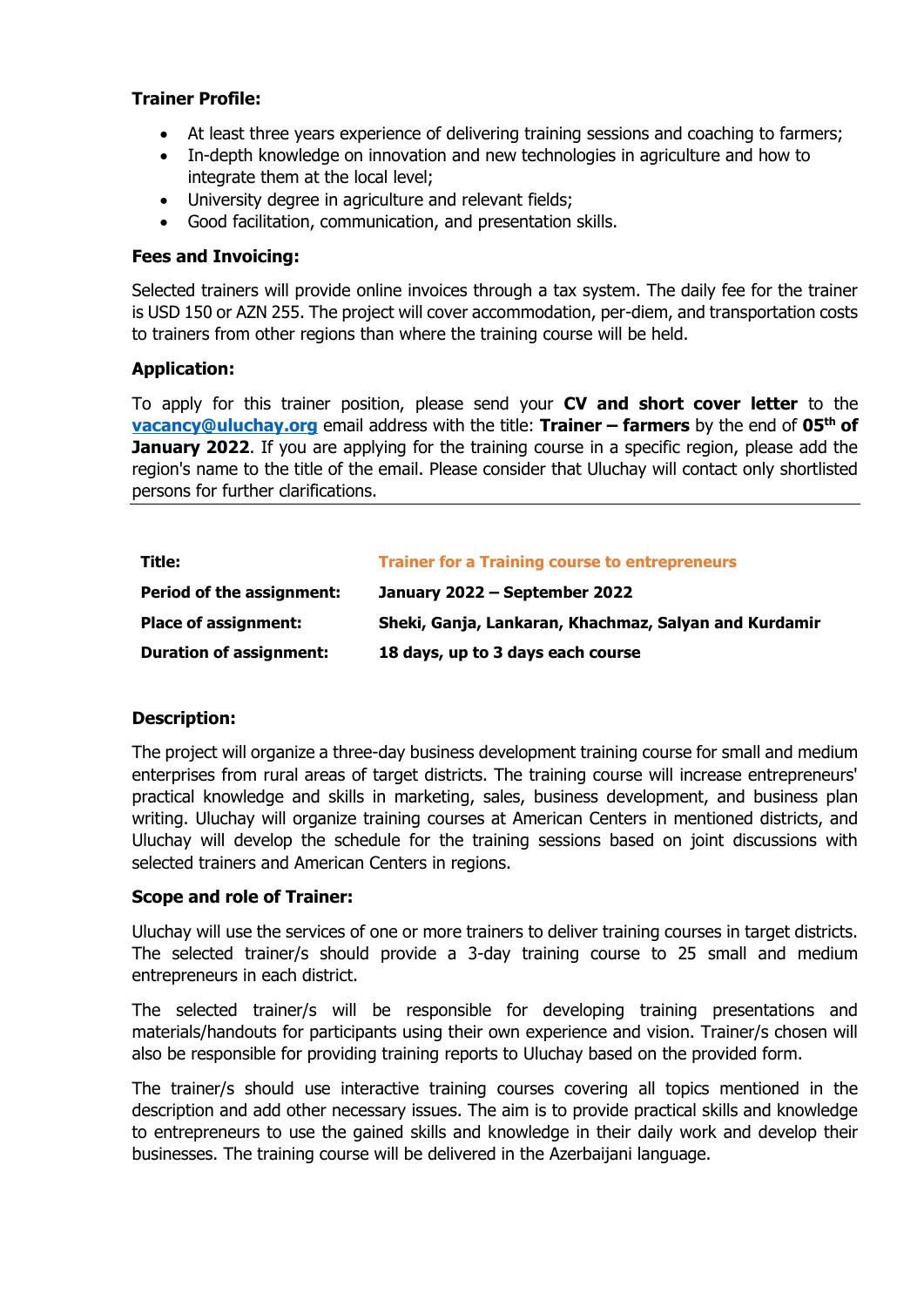- At least three years experience of delivering training sessions and coaching to entrepreneurs;
- In-depth knowledge of marketing, sales, and business development topics;
- University degree in marketing, business management/development, and relevant fields;
- Good facilitation, communication, and presentation skills.

#### **Fees and Invoicing:**

Selected trainers will provide online invoices through a tax system. The daily fee for the trainer is USD 150 or AZN 255. The project will cover accommodation, per-diem, and transportation costs to trainers from other regions than where the training course will be held.

#### **Application:**

To apply for this trainer position, please send your **CV and short cover letter** to the **[vacancy@uluchay.org](mailto:vacancy@uluchay.org)** email address with the title: **Trainer – business** by the end of **05th of January 2022**. If you are applying for the training course in a specific region, please add the region's name to the title of the email. Please consider that Uluchay will contact only shortlisted persons for further clarifications.

| Title:                           | <b>Speaker on Gender Equality</b>                     |
|----------------------------------|-------------------------------------------------------|
| <b>Period of the assignment:</b> | January 2022 – September 2022                         |
| <b>Place of assignment:</b>      | Sheki, Ganja, Lankaran, Khachmaz, Salyan and Kurdamir |
| <b>Duration of assignment:</b>   | 6 days, up to 1 day each course                       |

## **Description:**

The project will deliver a one-day (3 hours) information session to young people and families on gender equality and stereotypes from target regions. Through this session, Uluchay will address the most critical topics, including what gender equality means, women's rights, stereotypes of the society related to gender equality, and domestic violence.

Uluchay will organize training courses at American Centers in mentioned districts, and Uluchay will develop the schedule for the training sessions based on joint discussions with selected trainers and American Centers in regions.

#### **Scope and role of Trainer:**

Uluchay will use the services of one or more trainers to deliver information sessions in target districts. The selected trainer/s should provide a 1-day training course to 25 selected participants in each district.

The selected trainer/s will be responsible for developing speech/presentation or other tools for participants using their own experience and vision. Trainer/s chosen will also be responsible for providing training reports to Uluchay based on the provided form.

The trainer/s should use interactive approaches covering all topics mentioned in the description and add other necessary issues. These sessions aim to raise young people's awareness of gender equality and encourage them to respect it in their daily lives. The training course will be delivered in the Azerbaijani language.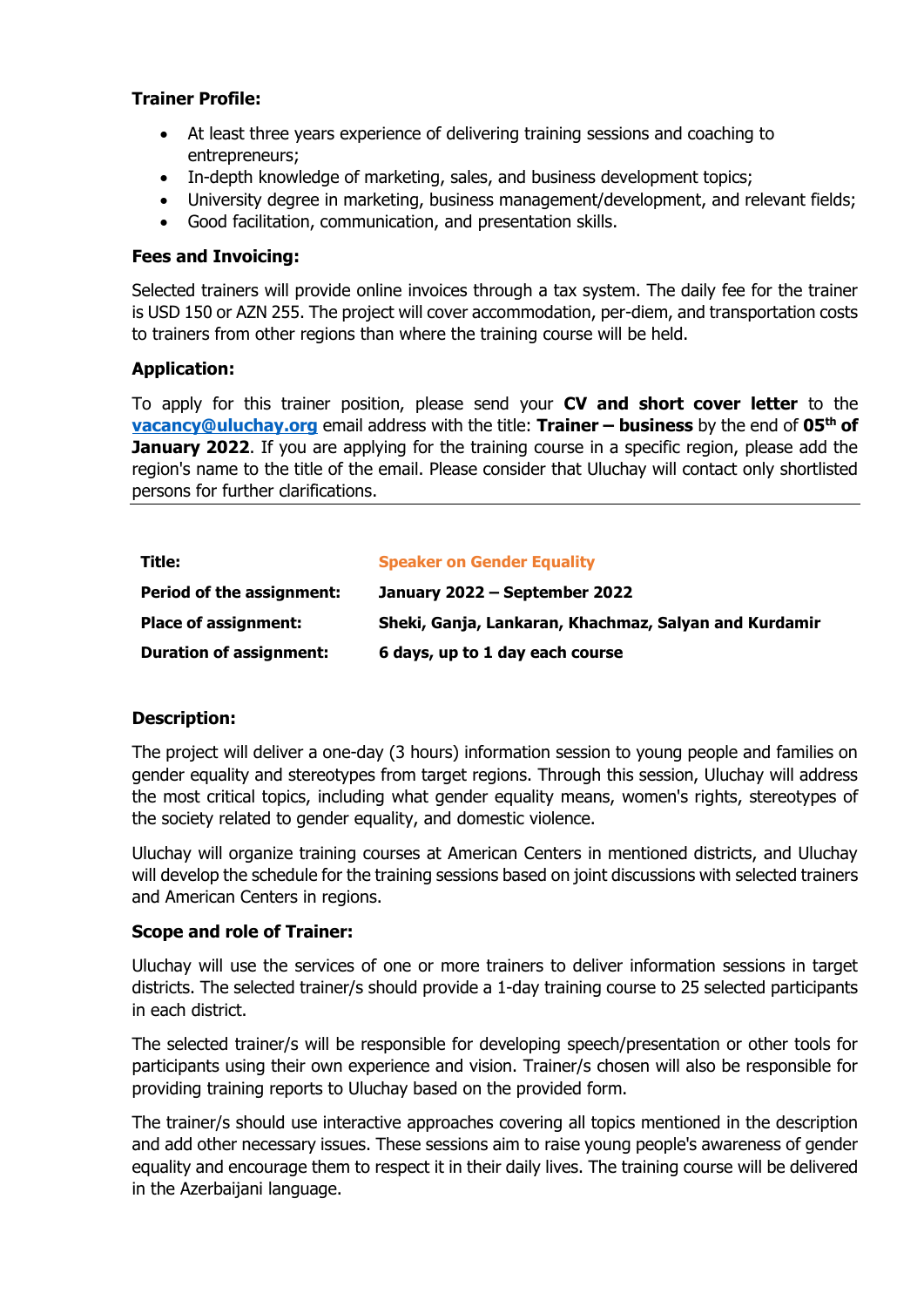- At least three years experience of delivering similar sessions on gender equality;
- In-depth knowledge on gender equality, local context related to stereotypes and mentality;
- University degree in social sciences and relevant fields;
- Good facilitation, communication, and presentation skills.

#### **Fees and Invoicing:**

Selected trainers will provide online invoices through a tax system. The daily fee for the trainer is USD 90 or AZN 153. The project will cover accommodation, per-diem, and transportation costs to trainers from other regions than where the training course will be held.

#### **Application:**

To apply for this trainer position, please send your **CV and short cover letter** to the **[vacancy@uluchay.org](mailto:vacancy@uluchay.org)** email address with the title: **Speaker – gender equality** by the end of **05th of January 2022**. If you are applying for the training course in a specific region, please add the region's name to the title of the email. Please consider that Uluchay will contact only shortlisted persons for further clarifications.

| Title:                           | <b>Speaker on Community Volunteering</b>              |
|----------------------------------|-------------------------------------------------------|
| <b>Period of the assignment:</b> | January 2022 - September 2022                         |
| <b>Place of assignment:</b>      | Sheki, Ganja, Lankaran, Khachmaz, Salyan and Kurdamir |
| <b>Duration of assignment:</b>   | 6 days, up to 1 day each course                       |

## **Description:**

The project will organize an information session on Community Volunteering to provide examples and best practices on community volunteering, its benefits for young people and their community, and options and approaches to volunteering in their regions. Through this session, Uluchay aims to encourage young people to volunteer and bringing positive changes to their communities.

Uluchay will organize training courses at American Centers in mentioned districts, and Uluchay will develop the schedule for the training sessions based on joint discussions with selected trainers and American Centers in regions.

#### **Scope and role of Trainer:**

Uluchay will use the services of one or more trainers to deliver information sessions in target districts. The selected trainer/s should provide a 1-day training course to 25 selected participants in each district.

The selected trainer/s will be responsible for developing speech/presentation or other tools for participants using their own experience and vision. Trainer/s chosen will also be responsible for providing training reports to Uluchay based on the provided form.

The trainer/s should use interactive approaches covering all topics mentioned in the description and add other necessary issues. The training course will be delivered in the Azerbaijani language.